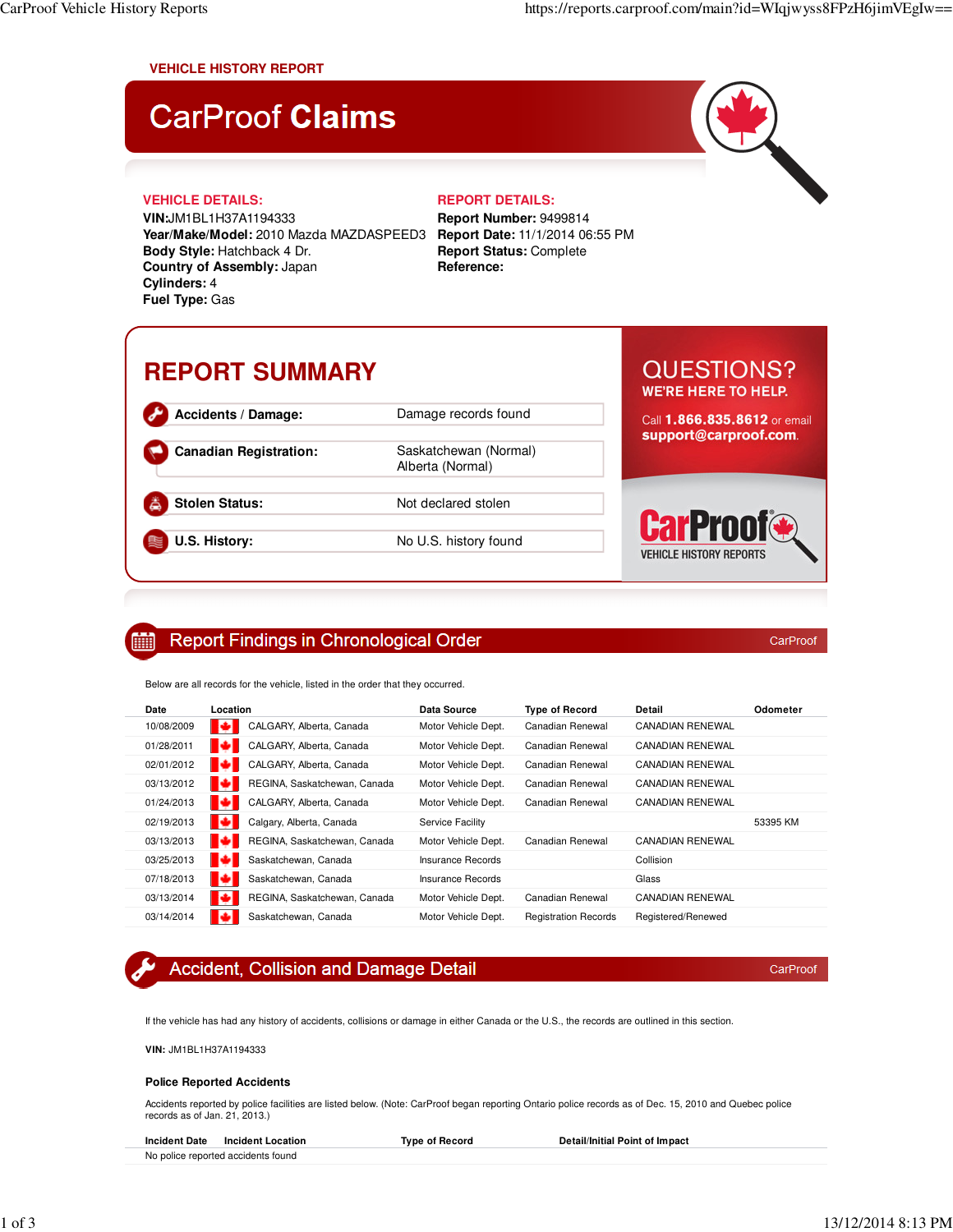### **Accident/Damage Estimates**

Accident estimate records are generated by collision estimating facilities from the process of estimating the amount and extent of damage to a vehicle. Estimates in some cases have associated insurance claims.

| <b>Incident Date</b> | <b>Estimate Location</b> | Estimate Date | Type of Record | Detail/Initial Point of Impact | Amount | Odometer |
|----------------------|--------------------------|---------------|----------------|--------------------------------|--------|----------|
| No estimates found   |                          |               |                |                                |        |          |

#### **Insurance Claims**

The insurance claims identified in this report do not include any medical pay-outs, damage to other vehicles, damage to property, towing, rental cars, or any other incidental damages.

| <b>Incident Date</b> | Incident Location    | Type of Record | Detail/Initial Point of Impact | Odometer<br>Amount |  |
|----------------------|----------------------|----------------|--------------------------------|--------------------|--|
| 03/25/2013           | Saskatchewan, Canada |                | Collision                      | \$3,243,33         |  |
| 07/18/2013           | Saskatchewan, Canada |                | Glass                          | \$0.00             |  |

### **Other Damage Records**

Any other damage records found are listed below.

| <b>Incident Date</b>          | <b>Incident Location</b> | Tvpe of Record | <b>Detail/Initial Point of Impact</b> | Odometer |
|-------------------------------|--------------------------|----------------|---------------------------------------|----------|
| No other damage records found |                          |                |                                       |          |



### **Canadian Registration**

This section details where in Canada the vehicle is now or has ever been registered, as well as the status (Inspection Required, Normal, Non-repairable, Rebuilt, Salvage, Stolen) of the vehicle in those jurisdictions.

| <b>Jurisdiction</b>      | <b>Branding</b> | Detail                                                           |
|--------------------------|-----------------|------------------------------------------------------------------|
| Alberta                  | <b>NORMAL</b>   | This vehicle has been registered as Normal in this jurisdiction. |
| <b>British Columbia</b>  | Not found       |                                                                  |
| Manitoba                 | Not found       |                                                                  |
| New Brunswick            | Not found       |                                                                  |
| Newfoundland             | Not found       |                                                                  |
| Nova Scotia              | Not found       |                                                                  |
| Northwest Territories    | Not found       |                                                                  |
| Nunavut                  | Not found       |                                                                  |
| Ontario                  | Not found       |                                                                  |
| Prince Edward Island     | Not found       |                                                                  |
| Quebec                   | Not found       |                                                                  |
| Saskatchewan             | <b>NORMAL</b>   | This vehicle has been registered as Normal in this jurisdiction. |
| <b>Yukon Territories</b> | Not found       |                                                                  |



### **Stolen Vehicle Check**

This section outlines data from the Canadian Police Information Centre (CPIC), which is operated by the RCMP under the stewardship of National Police Services, on behalf of the Canadian law enforcement community.

#### **Stolen Vehicle Check**

Not declared stolen.



### **Import Records**

If the vehicle was imported into Canada or the U.S., you will find details below.

### **Import Records**

No vehicle import records found

### **United States Vehicle History**

In addition to comprehensive vehicle history from across Canada, CarProof also thoroughly searches the United States for any details. If the vehicle had any events in the U.S., you will find them below. Details about accidents, collision and damage, or any import records will appear in those other sections of your report.

## **Experian:**

| <b>Item Checked</b> | Result | Item Checked            | Result | Item Checked    | Result |
|---------------------|--------|-------------------------|--------|-----------------|--------|
| Abandoned           | No     | <b>Accident Data</b>    | No     | Corrected Title | No     |
| Damaged             | No     | <b>Driver Education</b> | No     | Duplicate Title | Nc     |

CarProof

CarProof

CarProof

CarProof